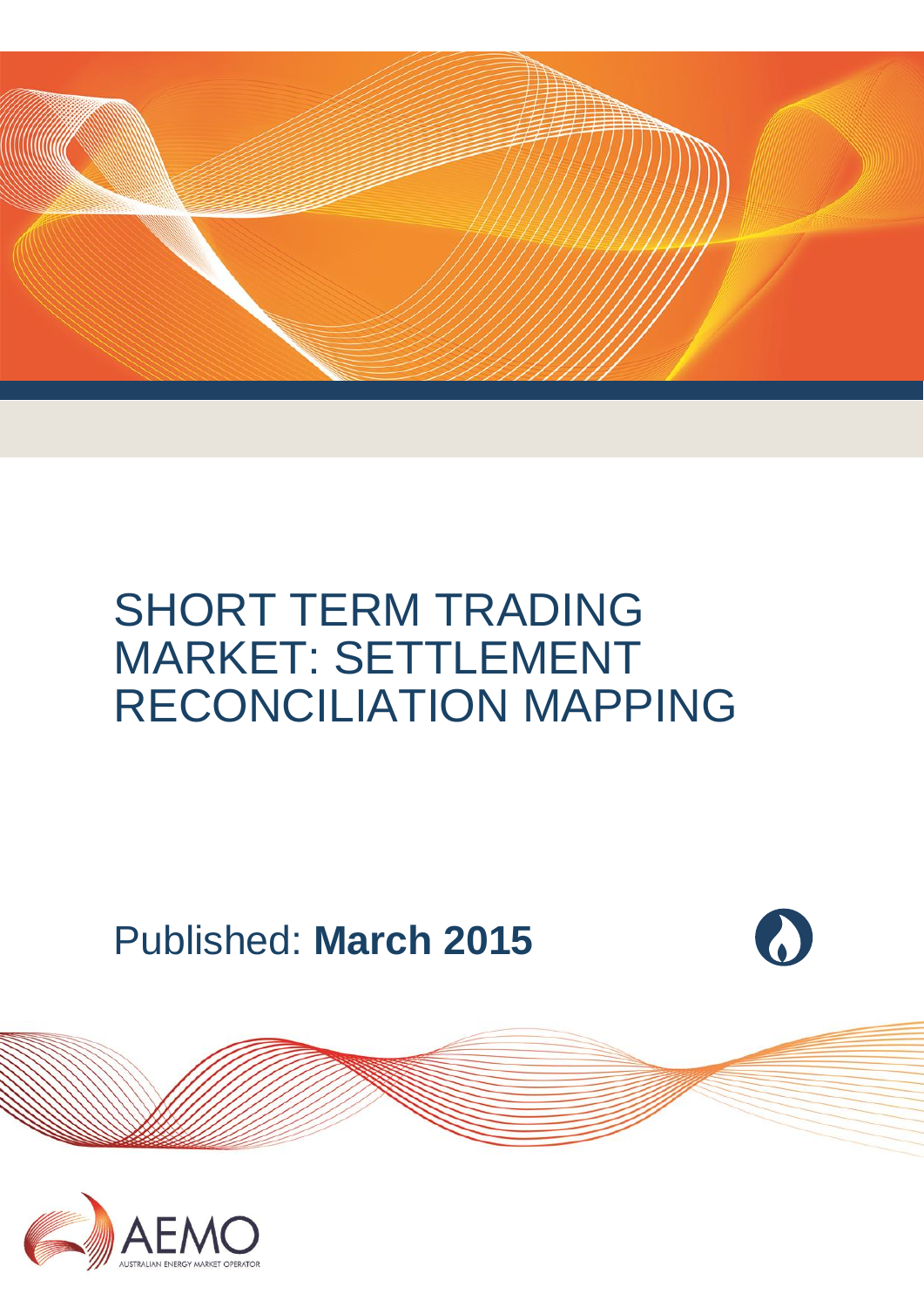

# IMPORTANT NOTICE

#### **Purpose**

AEMO has prepared this document to provide information about the Short Term Trading Market for natural gas, as at the date of publication.

#### **Disclaimer**

This document or the information in it may be subsequently updated or amended. This document does not constitute legal or business advice, and should not be relied on as a substitute for obtaining detailed advice about the National Gas Law, the National Gas Rules, or any other applicable laws, procedures or policies. AEMO has made every effort to ensure the quality of the information in this document but cannot guarantee its accuracy or completeness.

Accordingly, to the maximum extent permitted by law, AEMO and its officers, employees and consultants involved in the preparation of this document:

- make no representation or warranty, express or implied, as to the currency, accuracy, reliability or completeness of the information in this document; and
- are not liable (whether by reason of negligence or otherwise) for any statements or representations in this document, or any omissions from it, or for any use or reliance on the information in it.

© 2015. The material in this publication may be used in accordance with the [copyright permissions](http://www.aemo.com.au/en/About-AEMO/Copyright-Permissions) on AEMO's website.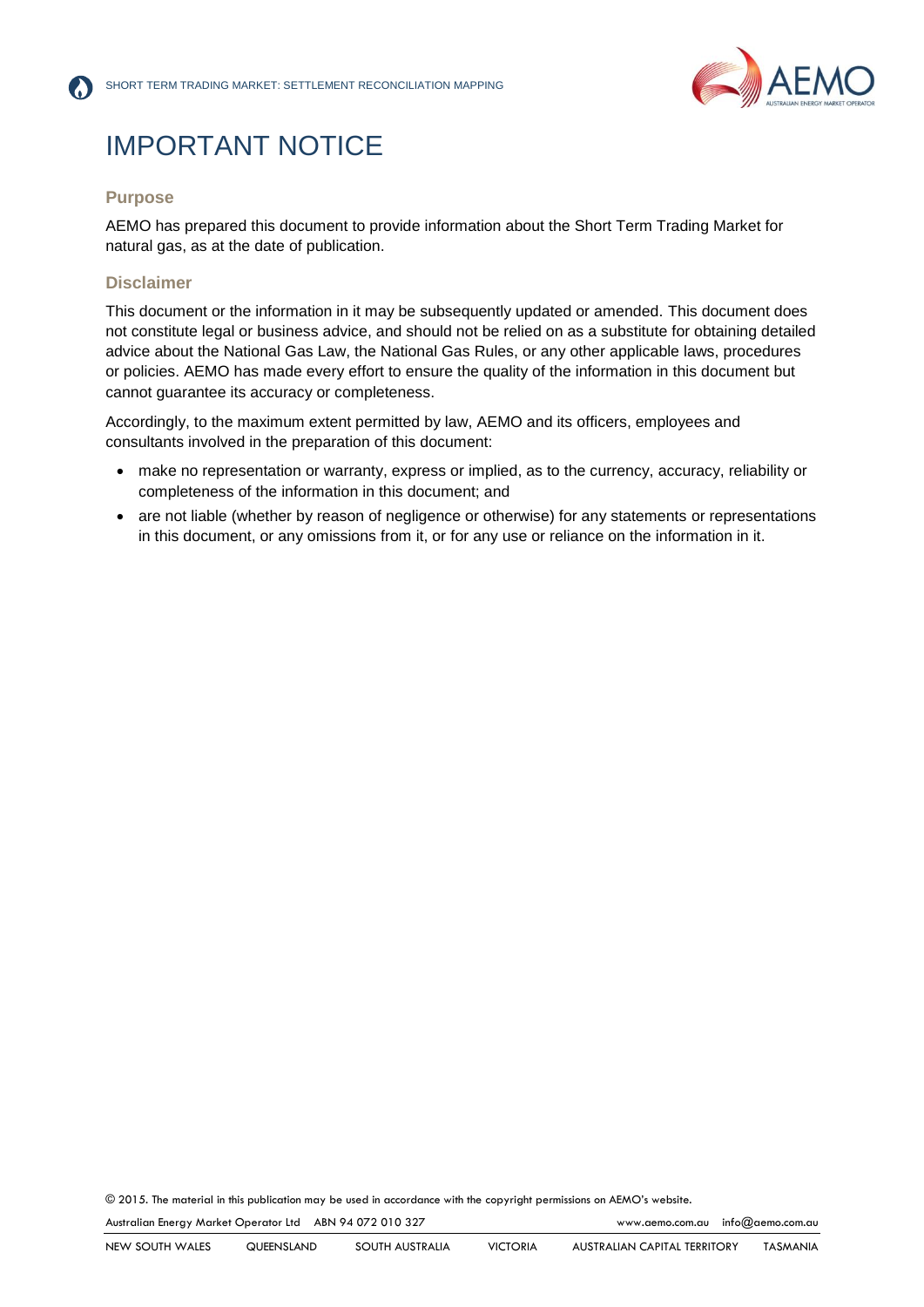

## 1. INTRODUCTION

AEMO provides this guidance to STTM trading participants to help them reconcile provisional market data and settlement data provided.

The following pages illustrate the use of Market Information System (MIS) reports for the reconciliation of both provisional and settlement data. It enables trading participants to see where the report originates, facilitates an understanding of the relationships between the settlement calculations and the MIS reports.

For a full understanding of the settlement processes, it is recommended that readers refer to the [STTM](http://www.aemo.com.au/Gas/Policies-and-Procedures/Short-Term-Trading-Markets/Rules-Procedures-and-Interface-Protocol)  [Procedures](http://www.aemo.com.au/Gas/Policies-and-Procedures/Short-Term-Trading-Markets/Rules-Procedures-and-Interface-Protocol) sections relevant to settlement.

For details of all the MIS reports, it is recommended that readers refer to the [STTM Reports](http://www.aemo.com.au/Gas/Policies-and-Procedures/Short-Term-Trading-Markets/Rules-Procedures-and-Interface-Protocol)  [Specifications.](http://www.aemo.com.au/Gas/Policies-and-Procedures/Short-Term-Trading-Markets/Rules-Procedures-and-Interface-Protocol)

#### **1.1 Abbreviations**

| <b>Abbreviation</b> | <b>Expanded name</b>              |
|---------------------|-----------------------------------|
| <b>AEMO</b>         | Australian Energy Market Operator |
| <b>MIS</b>          | <b>Market Information System</b>  |
| <b>MSV</b>          | Market schedule variation         |
| <b>STTM</b>         | <b>Short Term Trading Market</b>  |

#### **1.2 Market Information System (MIS) reports**

Below is a list of the MIS reports that may be used by trading participants to assist in reconciling provisional data and settlement data.

Please remember to only use settlement MIS reports for the purpose of reconciling settlement data. All MIS reports for settlement have a settlement ID and are linked to data for that settlement run. Reports of provisional settlement calculations that are not settlement reports (such as the provisional report INT704v2) only reflect provisional data current when at the time report was generated, and should not be used to reconcile settlement statements.

#### **1.2.1 Final data reports**

The following reports are all finalised before any settlement calculations are performed and are applicable to reconciling both provisional settlement calculations and final settlement results.

- INT651 Ex-ante Market Price
- INT652 Ex-ante Schedule Quantity
- INT653v3 Ex-ante Pipeline Data
- INT657 Ex Post Market Data
- INT661 Contingency Gas Called Schedule Bid Offer
- INT662 Provisional Deviation Market Settlement
- INT663 Provisional Variation and MOS Service Market Settlement
- INT664 Daily Provisional MOS Allocation Data
- INT665 MOS Stack Data
- INT666 Market Notice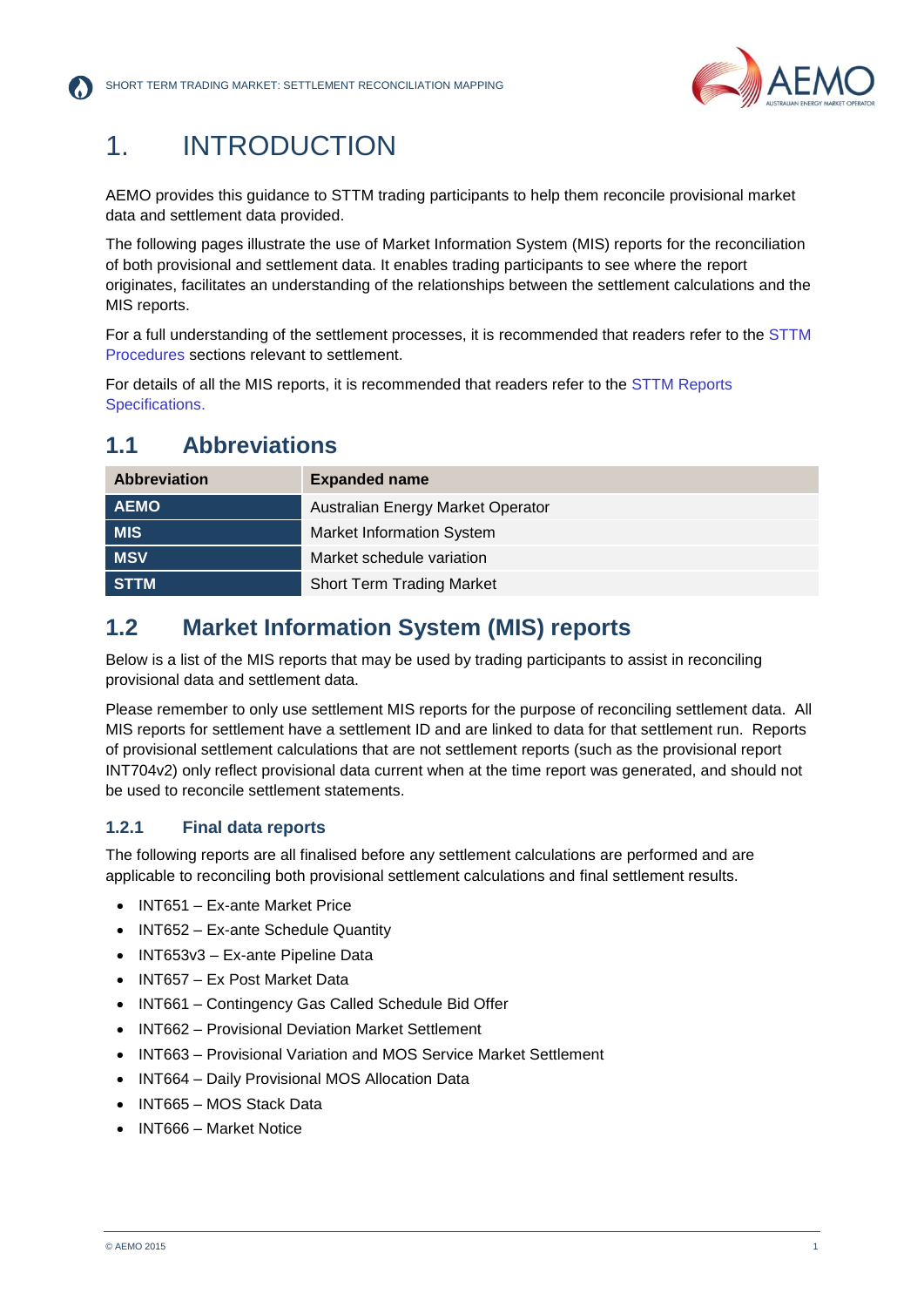



- INT667 Market Parameters
- INT669 Settlement Version
- INT671 Hub Facility Definitions
- INT674 Total Contingency Gas Schedules
- INT677 Contingency Gas Price
- INT678 Net Market Balance Daily Amounts
- INT680 DP Flag Data
- INT690 Deviation Price Data
- INT701 Trading Participant Ex-ante Schedule
- INT705v3 Trading Participant Registered Services v3
- INT706v2 Trading Participant Trading Rights v2
- INT708 Trading Participant Contingency Gas Schedules
- INT709 Trading Participant Market Schedule Variation

#### **1.2.2 Provisional data reports**

Reports that are only relevant to **provisional** settlement calculations:

- INT658 Latest Allocation Quantity
- INT681 Daily Provisional Capacity Data
- INT683 Provisional Used MOS Steps
- INT703 Trading Participant Provisional Allocation
- INT704v2 Trading Participant Deviation and Variation Data v2
- INT718 Trading Participant Estimated Market Exposure Details

#### **1.2.3 Settlement data reports**

Reports that are only relevant to **formal** settlement calculations:

- INT679 Net Market Balance Settlement Amounts
- INT682 Settlement MOS and Capacity Data
- INT684 Settlement Use MOS Steps
- INT710 Trading Participant Settlement Amounts
- INT711 Trading Participant Settlement Allocation Quantity
- INT712v2 Trading Participant settlement MOS Allocations
- INT716 Trading Participant Settlement Details
- Settlement statement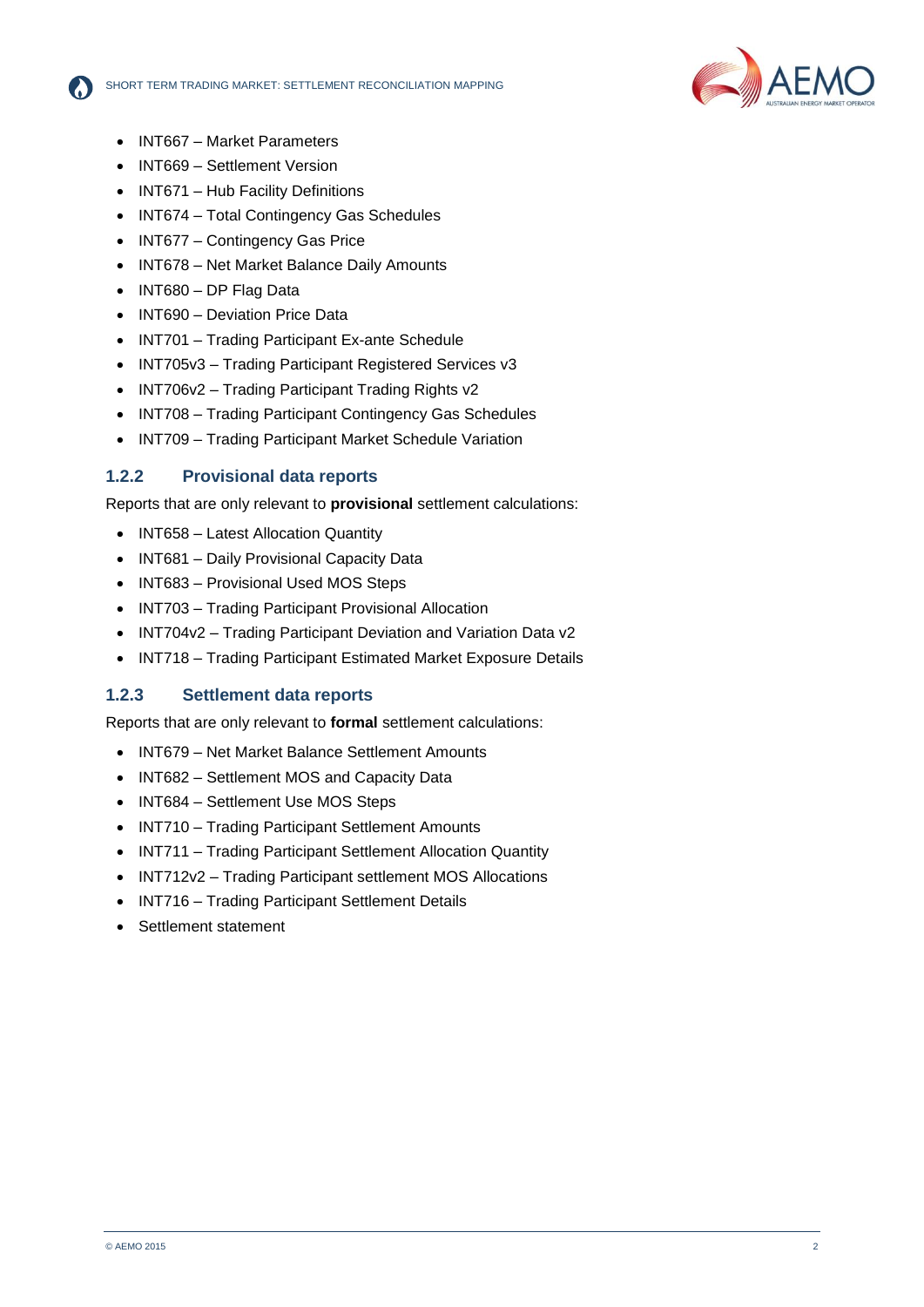

# 2. SETTLEMENT RECONCILIATION MAPPING

The table on the following pages summarises the sources of various market data that trading participants will need for reconciling settlements. Market data is divided into two groups:

- Provisional data, which may be revised prior to billing period settlement; and
- Settlement data, upon which billing period settlement is calculated.

As data may be updated prior to settlement (i.e., allocations), it is important that participants do not use provisional data for reconciling settlement statements.

### **2.1 Reconciliation mapping**

The table on the following pages lists the MIS data sources organised under column headings:

- "Time period": the data relates to a day or a billing period; or whether it is a standing market parameter.
- "Provisional data": whether the provisional data is available to participants and, if so, where it can be found.
- "Settlement data": whether the settlement data is available to participants and, if so, where it can be found.

For key calculations, a reference is provided to relevant sections in the STTM Rules (R) or the STTM Procedures (P) as well as the input data to the settlement calculations.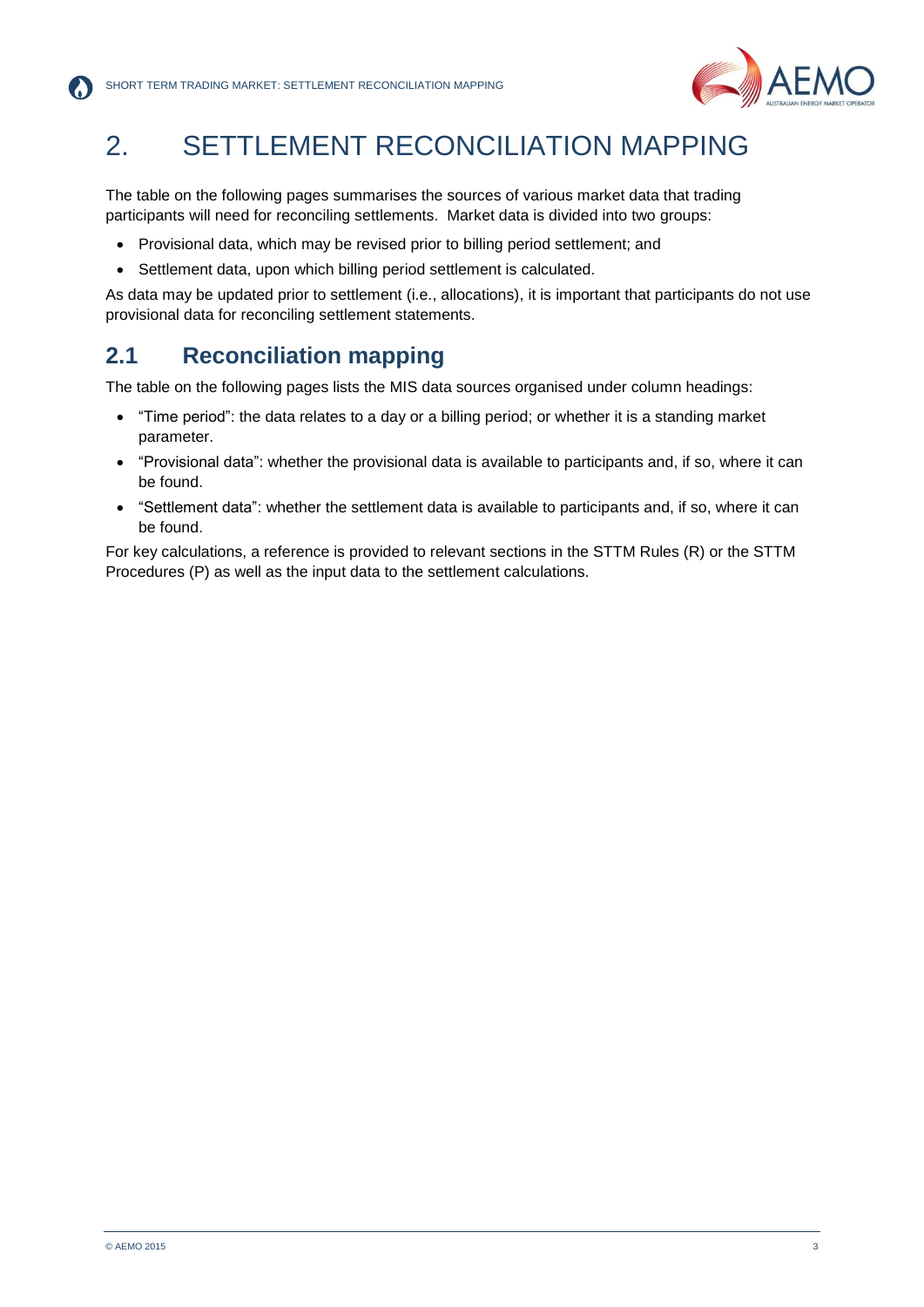$\Omega$ 

SHORT TERM TRADING MARKET: SETTLEMENT RECONCILIATION MAPPING



#### **Table 1 Reconciliation mapping**

| Data type                                                                                                                    | <b>Time period</b>             | <b>Provisional data</b>                                                            | <b>Settlement data</b>  | <b>Reference</b><br>$(R = STTM Rule)$<br>$(P = STTM)$<br>Procedure) | Settlement calculation input data                                               |
|------------------------------------------------------------------------------------------------------------------------------|--------------------------------|------------------------------------------------------------------------------------|-------------------------|---------------------------------------------------------------------|---------------------------------------------------------------------------------|
| Mapping of facility<br>identifier to facility type<br>(E.g., how to deduce<br>that a facility is a<br>network or a pipeline) | Daily                          | <b>INT671</b>                                                                      |                         |                                                                     |                                                                                 |
| Administered state data                                                                                                      | Daily                          |                                                                                    | <b>INT666</b>           |                                                                     |                                                                                 |
| <b>DPFlag</b>                                                                                                                | Daily                          |                                                                                    | <b>INT680</b>           | P8.2.2(c)                                                           |                                                                                 |
| Market price limit<br>information<br>(E.g. value of MPC,<br>APC etc.)                                                        | Market<br>parameter /<br>Daily | <b>INT667</b>                                                                      |                         |                                                                     |                                                                                 |
| CRN data                                                                                                                     | Daily                          | <b>INT705v3</b><br>(Only consider active CRNs)                                     |                         |                                                                     |                                                                                 |
| <b>TRN</b> data                                                                                                              | Daily                          | <b>INT706v2</b><br>(Only consider active TRNs)                                     |                         |                                                                     |                                                                                 |
| Ex-ante schedule<br>(Ex-ante market and<br>pipeline flow direction<br>constraints)                                           | Daily                          | <b>INT701</b><br>(Blank under market administered<br>scheduling/settlement states) |                         |                                                                     |                                                                                 |
| Ex-ante market price                                                                                                         | Daily                          |                                                                                    | <b>INT651</b>           | P6.6.1                                                              |                                                                                 |
| Ex-ante payment                                                                                                              | Daily                          | <b>INT718</b>                                                                      |                         | P10.3                                                               | Ex-ante market price<br>$\bullet$<br>Market schedule quantities to the hub      |
| Ex-ante payment                                                                                                              | <b>Billing period</b>          |                                                                                    | Settlement<br>statement |                                                                     |                                                                                 |
| Ex-ante charge                                                                                                               | Daily                          | <b>INT718</b>                                                                      | <b>INT710</b>           | P10.3                                                               | Ex-ante market price<br>$\bullet$<br>Market schedule quantities from the<br>hub |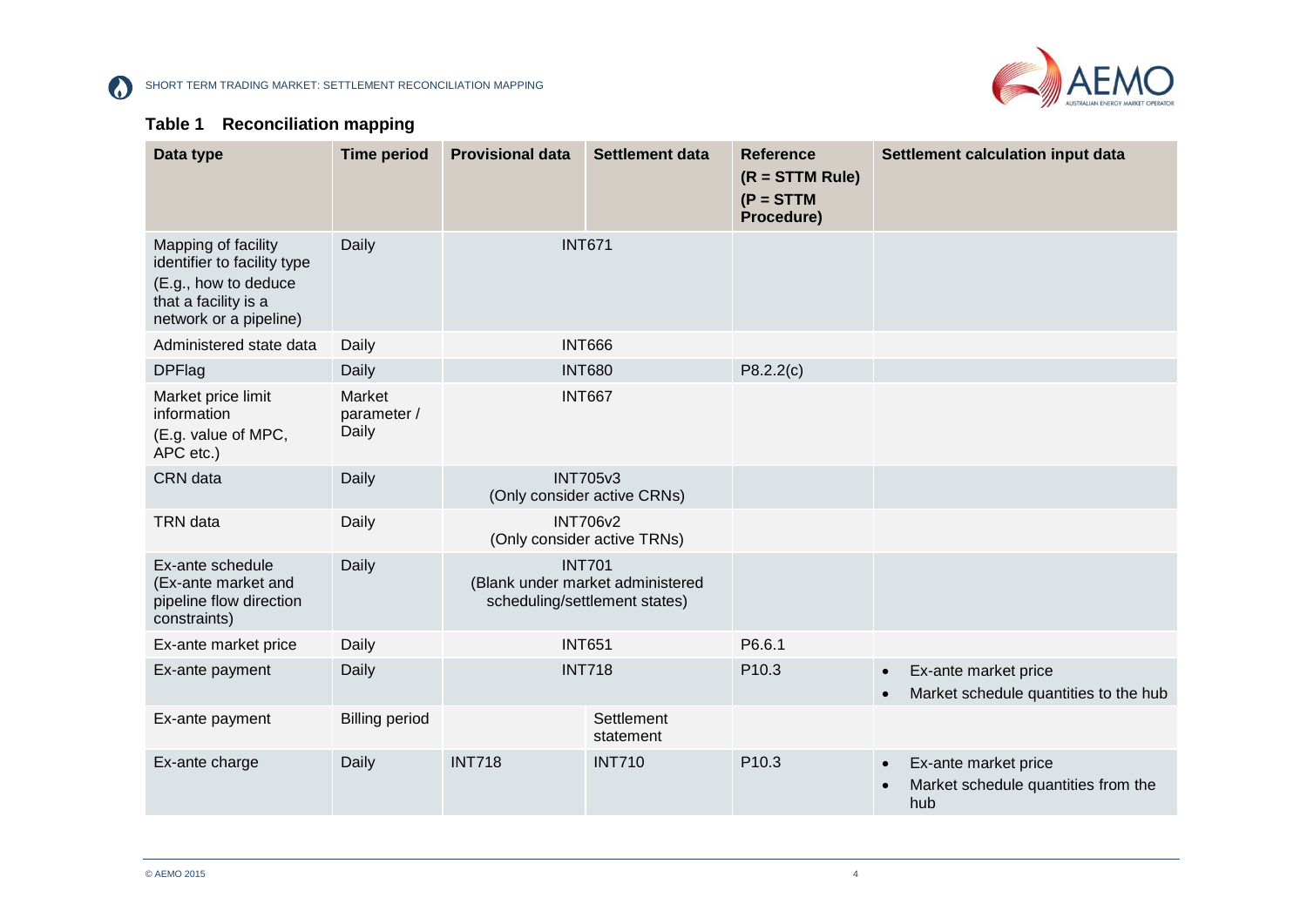

| Data type                                                                   | <b>Time period</b>    | <b>Provisional data</b> | <b>Settlement data</b>                                                                                     | <b>Reference</b><br>$(R = STTM Rule)$<br>$(P = STTM)$<br>Procedure) | Settlement calculation input data                                                                                              |
|-----------------------------------------------------------------------------|-----------------------|-------------------------|------------------------------------------------------------------------------------------------------------|---------------------------------------------------------------------|--------------------------------------------------------------------------------------------------------------------------------|
| Ex-ante charge                                                              | <b>Billing period</b> |                         | Settlement<br>statement                                                                                    |                                                                     |                                                                                                                                |
| Pipeline flow direction<br>constraint price                                 | Daily                 |                         | <b>INT653v3</b>                                                                                            | P6.6.1                                                              |                                                                                                                                |
| Constraint payment<br>(Pipeline flow direction<br>constraint)               | Daily                 | <b>INT718</b>           | <b>INT710</b>                                                                                              | P10.4                                                               | Pipeline flow direction constraint<br>$\bullet$<br>price<br>Market schedule quantities to the hub<br>$\bullet$                 |
| Constraint charge<br>(Pipeline flow direction<br>constraint)                | Daily                 | <b>INT718</b>           | <b>INT710</b>                                                                                              | P10.4                                                               | Pipeline flow direction constraint<br>$\bullet$<br>price<br>Market schedule quantities from the<br>hub                         |
| Contingency gas<br>schedule                                                 | Daily                 |                         | <b>INT708</b>                                                                                              |                                                                     |                                                                                                                                |
| Contingency gas price                                                       | Daily                 |                         | <b>INT677</b>                                                                                              | R447, R448                                                          |                                                                                                                                |
| Contingency payment<br>(Contingency gas)                                    | Daily                 | <b>INT718</b>           | <b>INT710</b>                                                                                              | P10.6                                                               | High contingency gas price<br>$\bullet$<br>Contingency gas schedule quantity to<br>$\bullet$<br>increase net supply to the hub |
| Contingency payment<br>(Contingency gas)                                    | <b>Billing period</b> |                         | Settlement<br>statement                                                                                    |                                                                     |                                                                                                                                |
| Contingency charge<br>(Contingency gas)                                     | Daily                 | <b>INT718</b>           | <b>INT710</b>                                                                                              | P10.6                                                               | Low contingency gas price<br>$\bullet$<br>Contingency gas schedule quantity to<br>$\bullet$<br>decrease net supply to the hub  |
| Contingency charge<br>(Contingency gas)                                     | <b>Billing period</b> |                         | Settlement<br>statement                                                                                    |                                                                     |                                                                                                                                |
| MSV data<br>(Used in modified<br>market schedule and<br>variation quantity) | Daily                 |                         | <b>INT709</b><br>(Only consider confirmed MSVs. Data<br>may be revised until 7 days after the<br>gas day.) |                                                                     |                                                                                                                                |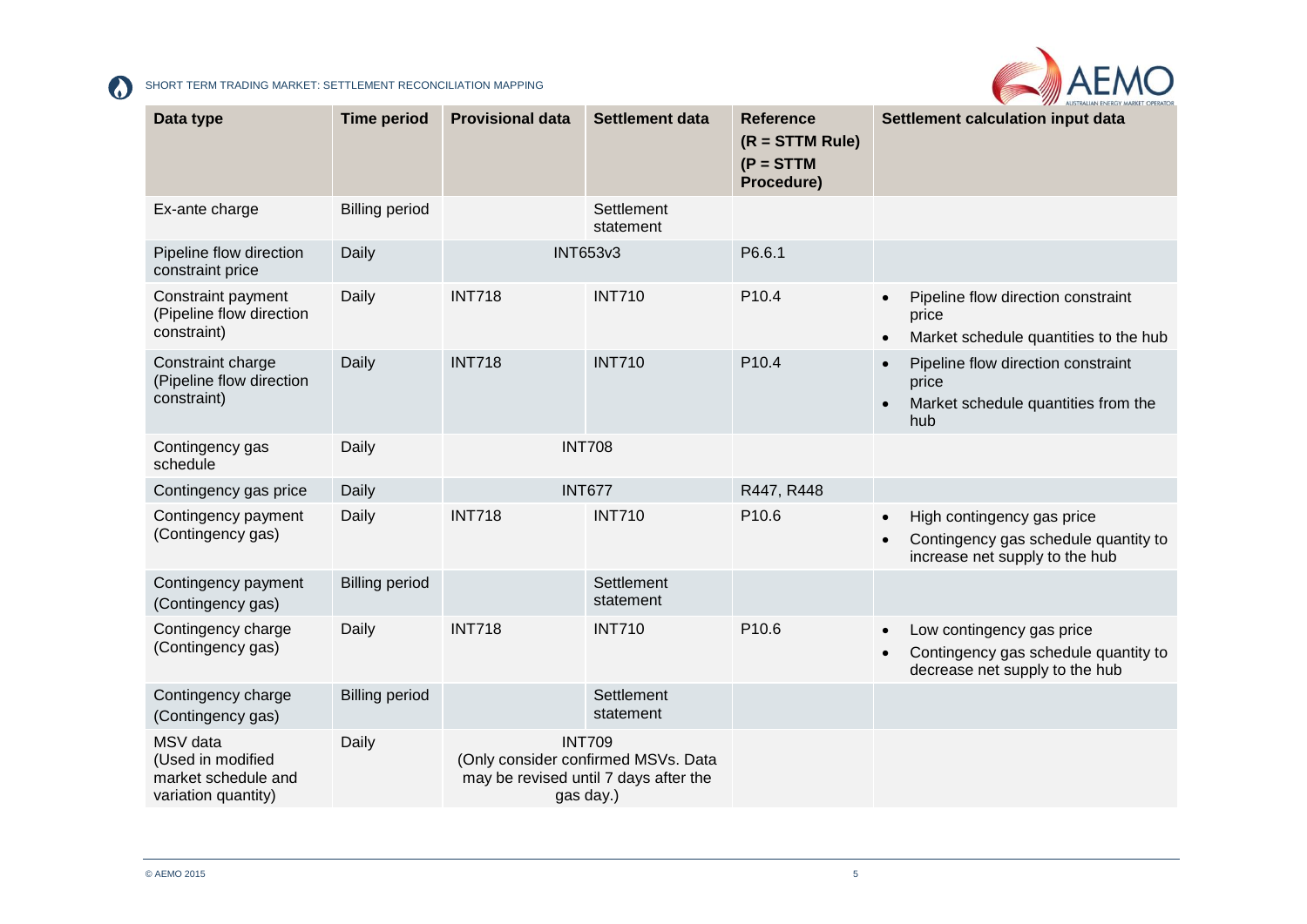

| Data type                                        | <b>Time period</b>             | <b>Provisional data</b>                                                                                              | <b>Settlement data</b>                                                                                  | <b>Reference</b><br>$(R = STTM Rule)$<br>$(P = STTM)$<br>Procedure) | Settlement calculation input data                                                                                                                |
|--------------------------------------------------|--------------------------------|----------------------------------------------------------------------------------------------------------------------|---------------------------------------------------------------------------------------------------------|---------------------------------------------------------------------|--------------------------------------------------------------------------------------------------------------------------------------------------|
| <b>Variation Quantity</b>                        | Daily                          | <b>INT704v2</b>                                                                                                      | <b>INT716</b>                                                                                           | P10.5.1, P10.5.2                                                    | Cumulative changes to market<br>schedule quantity due to MSVs that<br>are subject to variation charges                                           |
| Variation parameter                              | Market<br>parameter /<br>Daily |                                                                                                                      | <b>National Gas Rules</b>                                                                               | R463                                                                |                                                                                                                                                  |
| Variation charge                                 | Daily                          | INT704v2 and<br><b>INT718</b>                                                                                        | <b>INT710</b>                                                                                           | P10.5.3, P10.5.4,<br>P10.5.5                                        | Variation charge calculated using the<br>percentage method<br>Variation charge calculated using the<br>quantity method                           |
| Variation charge                                 | <b>Billing period</b>          |                                                                                                                      | Settlement<br>statement                                                                                 |                                                                     |                                                                                                                                                  |
| CRN allocation, MOS<br>allocation                | Daily                          | <b>INT703</b>                                                                                                        | <b>INT712v2</b>                                                                                         | R419                                                                |                                                                                                                                                  |
| Total allocation for a<br><b>CRN</b>             | Daily                          |                                                                                                                      | <b>INT703</b><br>(Allocation data is time stamped. Use<br>the relevant data for the settlement<br>run.) |                                                                     |                                                                                                                                                  |
| TRN allocation quantity<br>(Raw and scaled data) | Daily                          | <b>INT703</b><br>(Use INT658 to<br>derive scale factor<br>as this needs to<br>be applied to<br>network user<br>data) | <b>INT711</b>                                                                                           | R420                                                                |                                                                                                                                                  |
| Modified market<br>schedule                      | Daily                          | Can be calculated<br>from INT701,<br>INT703, INT708,<br>and INT709.                                                  | Can be calculated<br>from INT701,<br><b>INT708, INT709</b><br>and INT712v2.                             | P10.5.1, P10.8.1                                                    | Market schedule quantities<br>$\bullet$<br>Allocations of MOS and overrun MOS<br>Contingency gas schedule quantities<br><b>MSVs</b><br>$\bullet$ |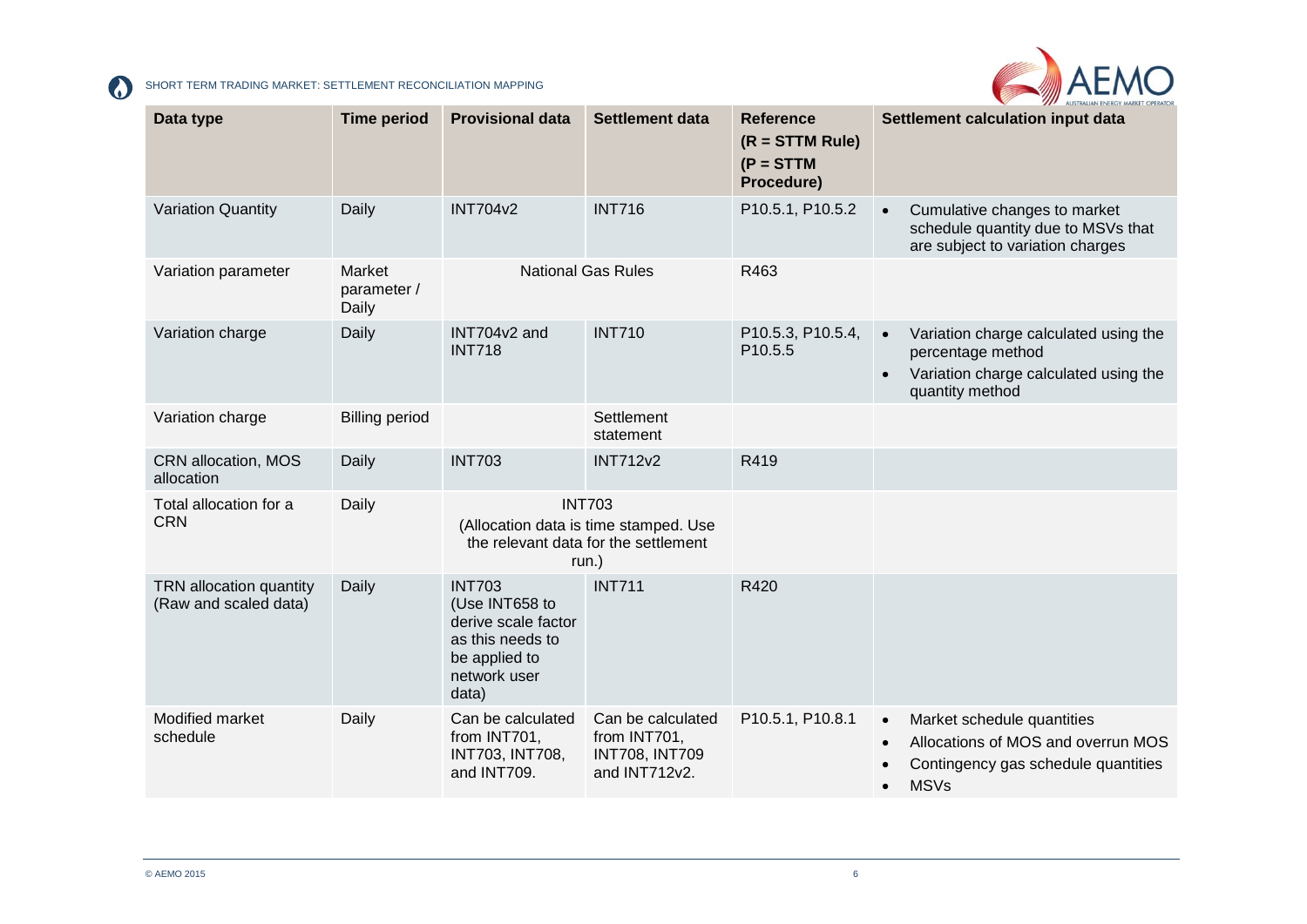

| Data type                                            | <b>Time period</b>             | <b>Provisional data</b> | <b>Settlement data</b>  | <b>Reference</b><br>$(R = STTM Rule)$<br>$(P = STTM)$<br>Procedure) | Settlement calculation input data                                                                                                                                                                                                                                                                                  |
|------------------------------------------------------|--------------------------------|-------------------------|-------------------------|---------------------------------------------------------------------|--------------------------------------------------------------------------------------------------------------------------------------------------------------------------------------------------------------------------------------------------------------------------------------------------------------------|
| Ex post imbalance price                              | Daily                          | <b>INT657</b>           | <b>INT657</b>           | P6.6.2                                                              |                                                                                                                                                                                                                                                                                                                    |
| Deviation quantity                                   | Daily                          | <b>INT704v2</b>         | <b>INT716</b>           | P10.8.2                                                             | Modified market schedule quantity<br>$\bullet$<br>Allocation quantity<br>$\bullet$                                                                                                                                                                                                                                 |
| Deviations price                                     | Daily                          | <b>INT690</b>           |                         | P10.8.5                                                             | Minimum deviation price<br>$\bullet$<br>Maximum deviation price<br>$\bullet$<br>Ex-ante market price<br>$\bullet$<br>Ex post imbalance price<br>$\bullet$<br>Low contingency gas price<br>$\bullet$<br>MOS decrease cost<br>$\bullet$<br>High contingency gas price<br>$\bullet$<br>MOS increase cost<br>$\bullet$ |
| Deviation payment                                    | Daily                          | <b>INT704v2</b>         | <b>INT710</b>           | P10.8.11                                                            | Long deviation quantity<br>$\bullet$<br>Long deviation price                                                                                                                                                                                                                                                       |
| Deviation payment                                    | <b>Billing period</b>          |                         | Settlement<br>statement |                                                                     |                                                                                                                                                                                                                                                                                                                    |
| Deviation charge                                     | Daily                          | <b>INT704v2</b>         | <b>INT710</b>           | P10.8.11                                                            | Short deviation quantity<br>$\bullet$<br>Short deviation price<br>$\bullet$                                                                                                                                                                                                                                        |
| Deviation charge                                     | <b>Billing period</b>          |                         | Settlement<br>statement |                                                                     |                                                                                                                                                                                                                                                                                                                    |
| <b>MOS</b> stack                                     | Market<br>parameter /<br>Daily | <b>INT665</b>           |                         |                                                                     |                                                                                                                                                                                                                                                                                                                    |
| <b>Total MOS allocation</b><br>(By facility)         | Daily                          |                         | <b>INT664</b>           |                                                                     |                                                                                                                                                                                                                                                                                                                    |
| <b>CRN MOS allocation</b><br>(Including overrun MOS) | Daily                          | <b>INT703</b>           | <b>INT712v2</b>         |                                                                     |                                                                                                                                                                                                                                                                                                                    |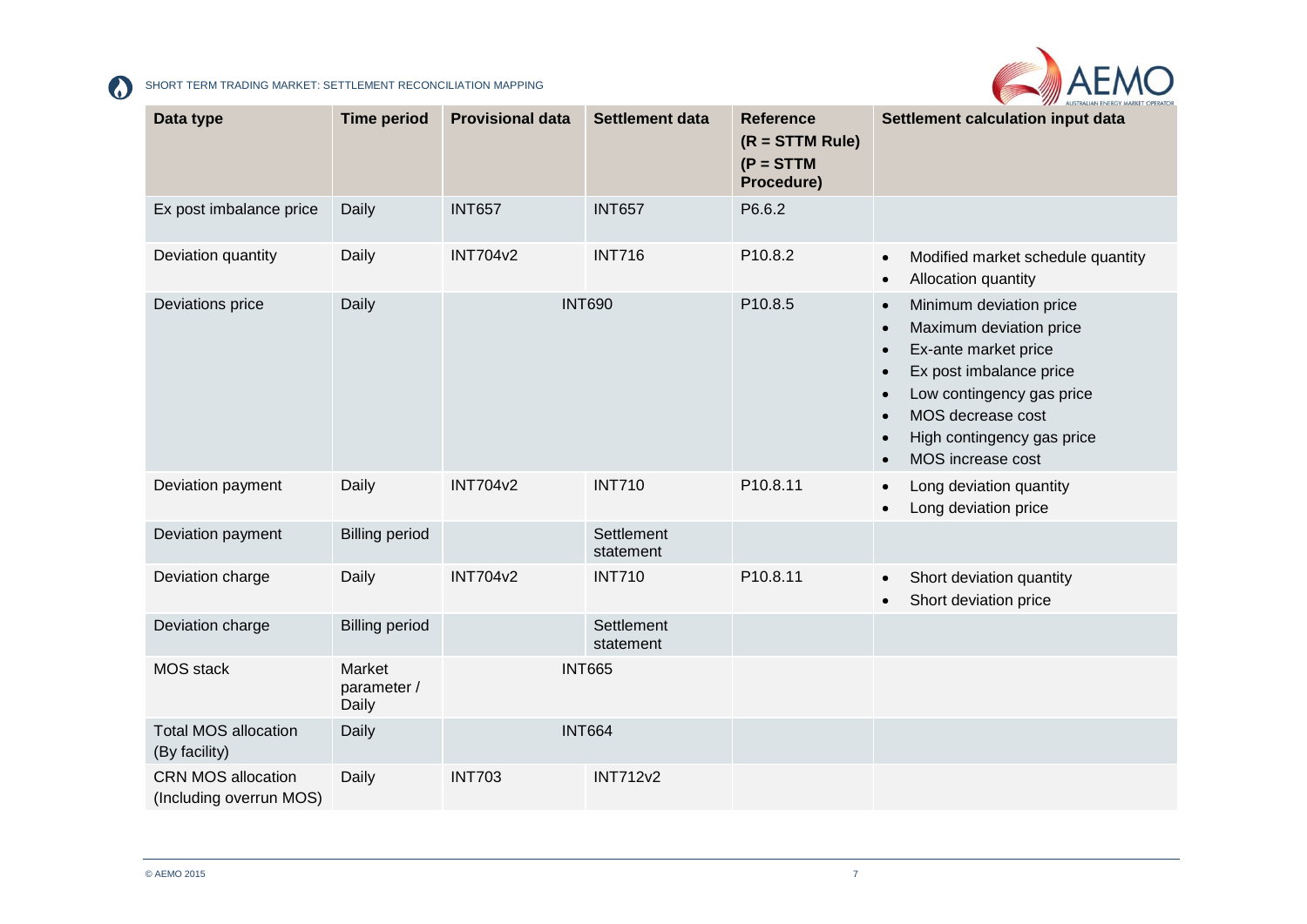

| Data type                     | <b>Time period</b>    | <b>Provisional data</b>                                          | <b>Settlement data</b>                                           | <b>Reference</b><br>$(R = STTM Rule)$<br>$(P = STTM)$<br>Procedure) | Settlement calculation input data                                                                                                                                                                               |
|-------------------------------|-----------------------|------------------------------------------------------------------|------------------------------------------------------------------|---------------------------------------------------------------------|-----------------------------------------------------------------------------------------------------------------------------------------------------------------------------------------------------------------|
| MOS step allocation           | Daily                 | Participant own<br>data                                          | <b>INT712v2</b>                                                  |                                                                     |                                                                                                                                                                                                                 |
| MOS service payment           | Daily                 | <b>INT718</b>                                                    | <b>INT710</b>                                                    | P <sub>10.7.3</sub>                                                 | Fixed payment for MOS offers<br>$\bullet$<br>Quantity of MOS allocated to each<br>$\bullet$<br>MOS step<br>Price of that MOS step<br>$\bullet$                                                                  |
| MOS service payment           | <b>Billing period</b> |                                                                  | Settlement<br>statement                                          |                                                                     |                                                                                                                                                                                                                 |
| MOS cash-out charge           | Daily                 | <b>INT718</b>                                                    | <b>INT710</b>                                                    | P10.7.4                                                             | Ex-ante market price<br>$\bullet$<br>MOS quantity on gas day d-2<br>$\bullet$                                                                                                                                   |
| MOS cash-out charge           | <b>Billing period</b> |                                                                  | Settlement<br>statement                                          |                                                                     |                                                                                                                                                                                                                 |
| MOS cash-out payment          | Daily                 | <b>INT718</b>                                                    | <b>INT710</b>                                                    | P10.7.4                                                             | Ex-ante market price<br>$\bullet$<br>MOS quantity on gas day d-2<br>$\bullet$                                                                                                                                   |
| MOS cash-out payment          | <b>Billing period</b> |                                                                  | Settlement<br>statement                                          |                                                                     |                                                                                                                                                                                                                 |
| MOS overrun increase<br>price | Daily                 | Can be estimated<br>from INT664,<br>INT665 and<br><b>INT683.</b> | Can be estimated<br>from INT665,<br>INT682 and<br><b>INT684.</b> | P10.7.1                                                             | Quantity of MOS allocated to each<br>$\bullet$<br>MOS increase step<br>Price of that MOS increase step<br>$\bullet$<br>Total MOS increase quantity<br>$\bullet$<br>Maximum MOS increase step price<br>$\bullet$ |
| MOS overrun decrease<br>price | Daily                 | Can be estimated<br>from INT664,<br>INT665 and<br><b>INT683.</b> | Can be estimated<br>from INT665,<br>INT682 and<br><b>INT684.</b> | P <sub>10.7.2</sub>                                                 | Quantity of MOS allocated to each<br>$\bullet$<br>MOS decrease step<br>Price of that MOS decrease step<br>$\bullet$<br>Total MOS decrease quantity<br>$\bullet$<br>Maximum MOS decrease step price<br>$\bullet$ |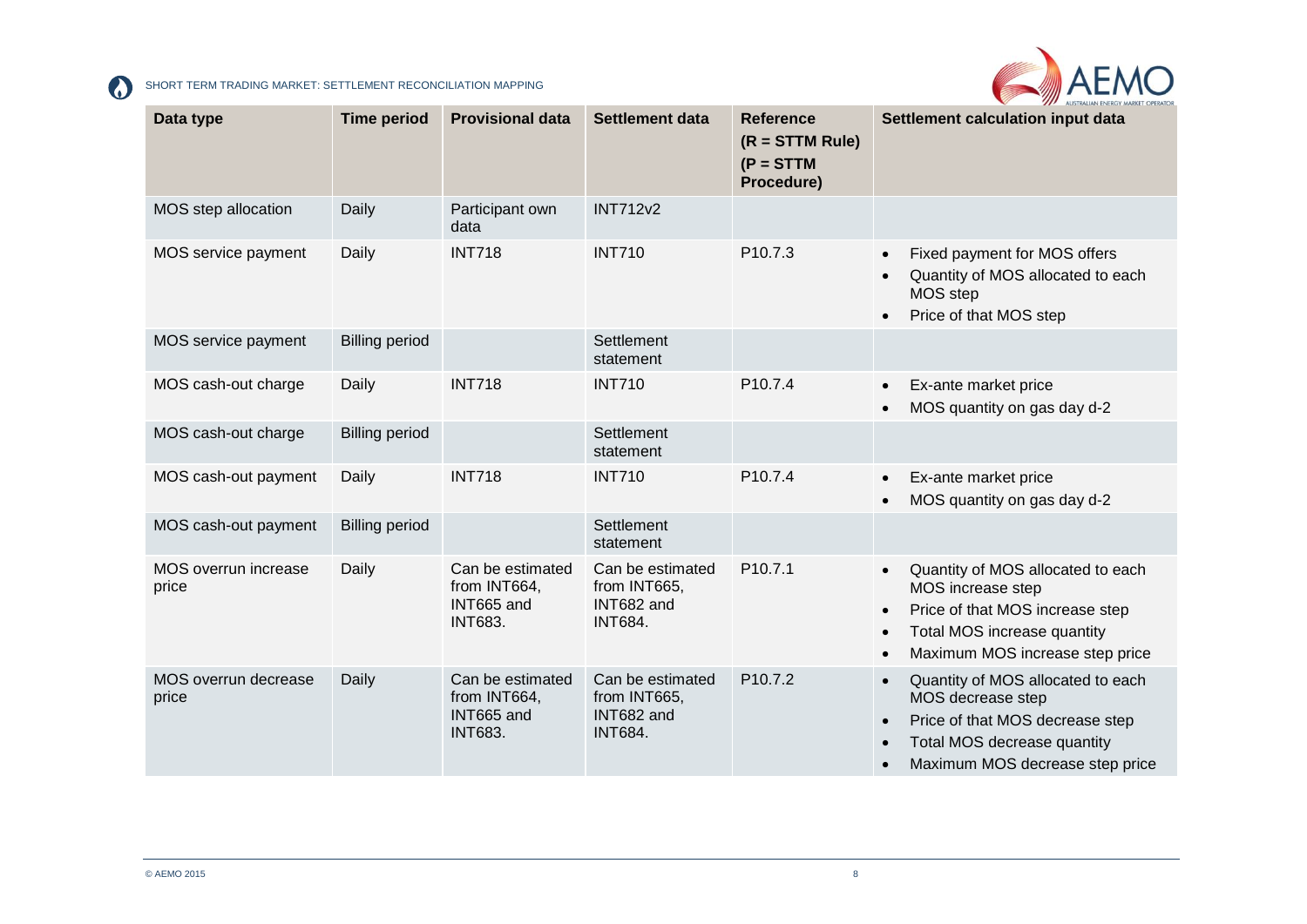

| Data type                          | <b>Time period</b>    | <b>Provisional data</b>                       | <b>Settlement data</b>                        | <b>Reference</b><br>$(R = STTM Rule)$<br>$(P = STTM)$<br>Procedure) | Settlement calculation input data                                                                                                                                 |
|------------------------------------|-----------------------|-----------------------------------------------|-----------------------------------------------|---------------------------------------------------------------------|-------------------------------------------------------------------------------------------------------------------------------------------------------------------|
| Overrun MOS service<br>payment     | Daily                 | <b>INT718</b>                                 | <b>INT710</b>                                 | P10.7.3                                                             | Overrun MOS increase price<br>$\bullet$<br>Overrun MOS increase quantity<br>$\bullet$<br>Overrun MOS decrease price<br>$\bullet$<br>Overrun MOS decrease quantity |
| Overrun MOS service<br>payment     | <b>Billing period</b> |                                               | Settlement<br>statement                       |                                                                     |                                                                                                                                                                   |
| Overrun MOS cash-out<br>charge     | Daily                 | <b>INT718</b>                                 | <b>INT710</b>                                 | P <sub>10.7.4</sub>                                                 | Ex-ante market price<br>$\bullet$<br>Overrun MOS overrun quantity on<br>gas day d-2                                                                               |
| Overrun MOS cash-out<br>charge     | <b>Billing period</b> |                                               | Settlement<br>statement                       |                                                                     |                                                                                                                                                                   |
| Overrun MOS cash-out<br>payment    | Daily                 | <b>INT718</b>                                 | <b>INT710</b>                                 | P10.7.4                                                             | Ex-ante market price<br>$\bullet$<br>Overrun MOS quantity on gas day d-<br>$\bullet$<br>2                                                                         |
| Overrun MOS cash-out<br>payment    | <b>Billing period</b> |                                               | Settlement<br>statement                       |                                                                     |                                                                                                                                                                   |
| Capacity price                     | Daily                 |                                               | <b>INT653v3</b>                               |                                                                     |                                                                                                                                                                   |
| Effective capacity<br>charge rate  | Daily                 | Can be derived<br>from INT653v3<br>and INT681 | Can be derived<br>from INT653v3<br>and INT682 | P10.9.1, P10.9.2                                                    | Capacity price<br>$\bullet$<br>Capacity quantity<br>$\bullet$<br>Total quantity of as available gas<br>$\bullet$                                                  |
| Effective capacity<br>payment rate | Daily                 | Can be derived<br>from INT653v3<br>and INT681 | Can be derived<br>from INT653v3<br>and INT682 | P10.9.1, P10.9.2                                                    | Capacity price<br>$\bullet$<br>Capacity quantity<br>$\bullet$<br>Total quantity of firm gas<br>$\bullet$                                                          |
| Capacity payment                   | Daily                 | <b>INT718</b>                                 | <b>INT710</b>                                 | P10.9.3                                                             | Effective capacity payment rate<br>$\bullet$<br>Deemed firm gas quantity<br>$\bullet$<br>Effective allocated gas quantity<br>$\bullet$                            |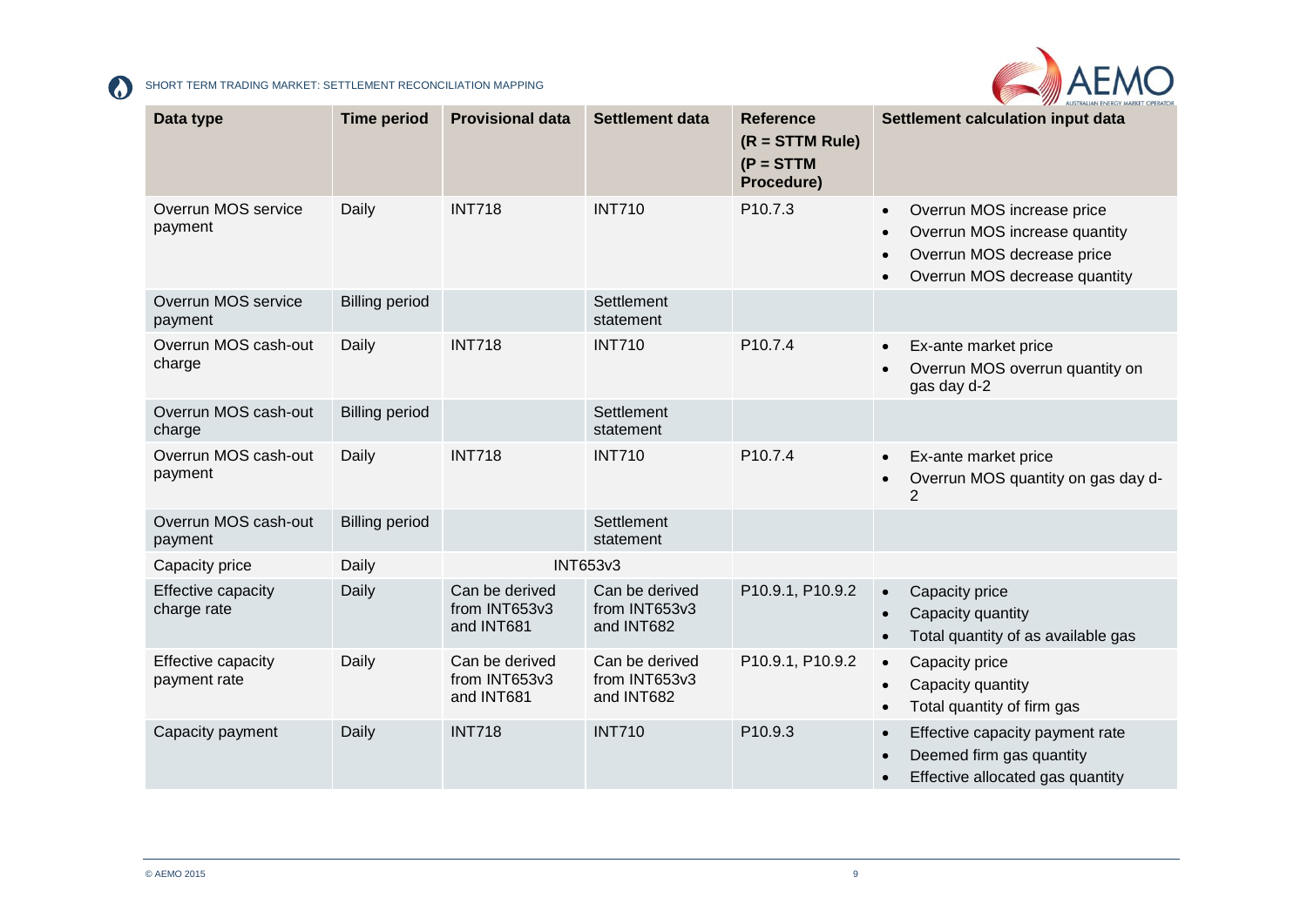

| Data type        | <b>Time period</b>    | <b>Provisional data</b> | <b>Settlement data</b>  | <b>Reference</b><br>$(R = STTM Rule)$<br>$(P = STTM)$<br>Procedure) | <b>AUSTRALIAN ENERGY MARKET OPERATOR</b><br>Settlement calculation input data                                                                                                                                                                                                                                                                                        |
|------------------|-----------------------|-------------------------|-------------------------|---------------------------------------------------------------------|----------------------------------------------------------------------------------------------------------------------------------------------------------------------------------------------------------------------------------------------------------------------------------------------------------------------------------------------------------------------|
| Capacity payment | <b>Billing period</b> |                         | Settlement<br>statement |                                                                     |                                                                                                                                                                                                                                                                                                                                                                      |
| Capacity charge  | Daily                 | <b>INT718</b>           | <b>INT710</b>           | P10.9.3                                                             | Effective capacity charge rate<br>$\bullet$<br>Effective allocated gas quantity                                                                                                                                                                                                                                                                                      |
| Capacity charge  | <b>Billing period</b> |                         | Settlement<br>statement |                                                                     |                                                                                                                                                                                                                                                                                                                                                                      |
| Ad hoc payment   | Daily                 | <b>INT718</b>           | <b>INT710</b>           | P8.4.4                                                              | Deviation charge<br>$\bullet$<br>Deviation payment<br>$\bullet$<br>Ex-ante market price<br>$\bullet$<br>Market schedule quantities to the hub<br>$\bullet$<br>on a STTM facility<br>Market schedule quantities from the<br>$\bullet$<br>hub on a STTM facility<br>Market schedule quantities from the<br>$\bullet$<br>hub using a registered distribution<br>service |
| Ad hoc payment   | <b>Billing period</b> |                         | Settlement<br>statement |                                                                     |                                                                                                                                                                                                                                                                                                                                                                      |
| Ad hoc charge    | Daily                 | <b>INT718</b>           | <b>INT710</b>           | P8.4.4                                                              | Deviation charge<br>$\bullet$<br>Deviation payment<br>$\bullet$<br>Ex-ante market price<br>$\bullet$<br>Market schedule quantities to the hub<br>$\bullet$<br>on a STTM facility<br>Market schedule quantities from the<br>$\bullet$<br>hub on a STTM facility<br>Market schedule quantities from the<br>$\bullet$<br>hub using a registered distribution<br>service |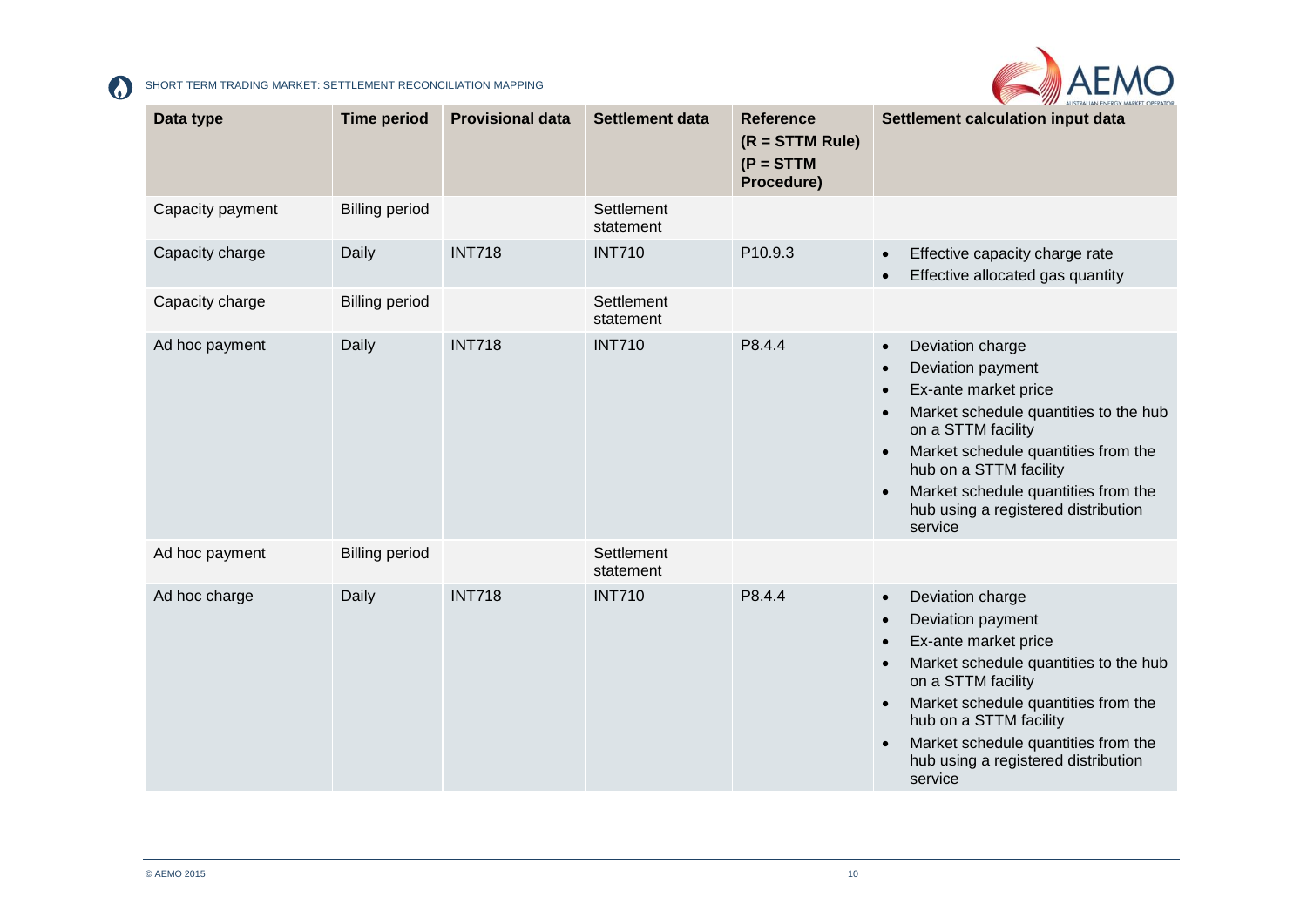

| Data type                                                                                                 | <b>Time period</b>               | <b>Provisional data</b>                                                                                                    | <b>Settlement data</b>                                                                                                   | Reference<br>$(R = STTM Rule)$<br>$(P = STTM)$<br>Procedure) | <b>WAY AUSTRALIAN ENERGY MARKET OPERATOR</b><br>Settlement calculation input data                                                                                     |
|-----------------------------------------------------------------------------------------------------------|----------------------------------|----------------------------------------------------------------------------------------------------------------------------|--------------------------------------------------------------------------------------------------------------------------|--------------------------------------------------------------|-----------------------------------------------------------------------------------------------------------------------------------------------------------------------|
| Ad hoc charge                                                                                             | <b>Billing period</b>            |                                                                                                                            | Settlement<br>statement                                                                                                  |                                                              |                                                                                                                                                                       |
| Market fee                                                                                                | Market<br>parameter              | AEMO website:<br>http://www.aemo.com.au/About-the-<br>Industry/Registration/Fees-and-<br>Charges                           |                                                                                                                          | R Part15A<br>Division 3                                      |                                                                                                                                                                       |
| Participant<br>compensation fund                                                                          | Market<br>parameter              |                                                                                                                            | AEMO website:<br>http://www.aemo.com.au/About-the-<br>Industry/Registration/Fees-and-<br>Charges                         | R452                                                         |                                                                                                                                                                       |
| Total market surplus or<br>shortfall (NMB)                                                                | <b>Billing period</b><br>to date | <b>INT678</b>                                                                                                              | <b>INT679</b>                                                                                                            | P10.10.1                                                     | Gross market income<br>$\bullet$<br>Gross market outcome                                                                                                              |
| Total market surplus or<br>shortfall intermediate<br>data<br>(MktC, PFDCC, CGC,<br>MosC, DevC, SCC, etc.) | Daily                            | Can be derived<br>from INT651,<br><b>INT652,</b><br>INT653v3,<br>INT677, INT674,<br><b>INT663, INT662</b><br>and INT681.   | Can be derived<br>from INT651,<br><b>INT652,</b><br>INT653v3,<br>INT677, INT674,<br><b>INT663, INT679</b><br>and INT682. | P10.10.1                                                     | Gross market income<br>$\bullet$<br>Gross market outcome                                                                                                              |
| Surplus shortfall<br>payment                                                                              | <b>Billing period</b><br>to date | <b>INT718</b><br>The contents of<br>this can be<br>derived from<br>INT678, INT658,<br><b>INT703, INT704</b><br>and INT680. | <b>INT710</b>                                                                                                            | P10.10                                                       | Surplus and shortfall allocation based<br>$\bullet$<br>on billing period deviations<br>Residual surplus and shortfall<br>$\bullet$<br>allocation based on withdrawals |
| Surplus shortfall<br>payment                                                                              | <b>Billing period</b>            |                                                                                                                            | Settlement<br>statement                                                                                                  |                                                              |                                                                                                                                                                       |